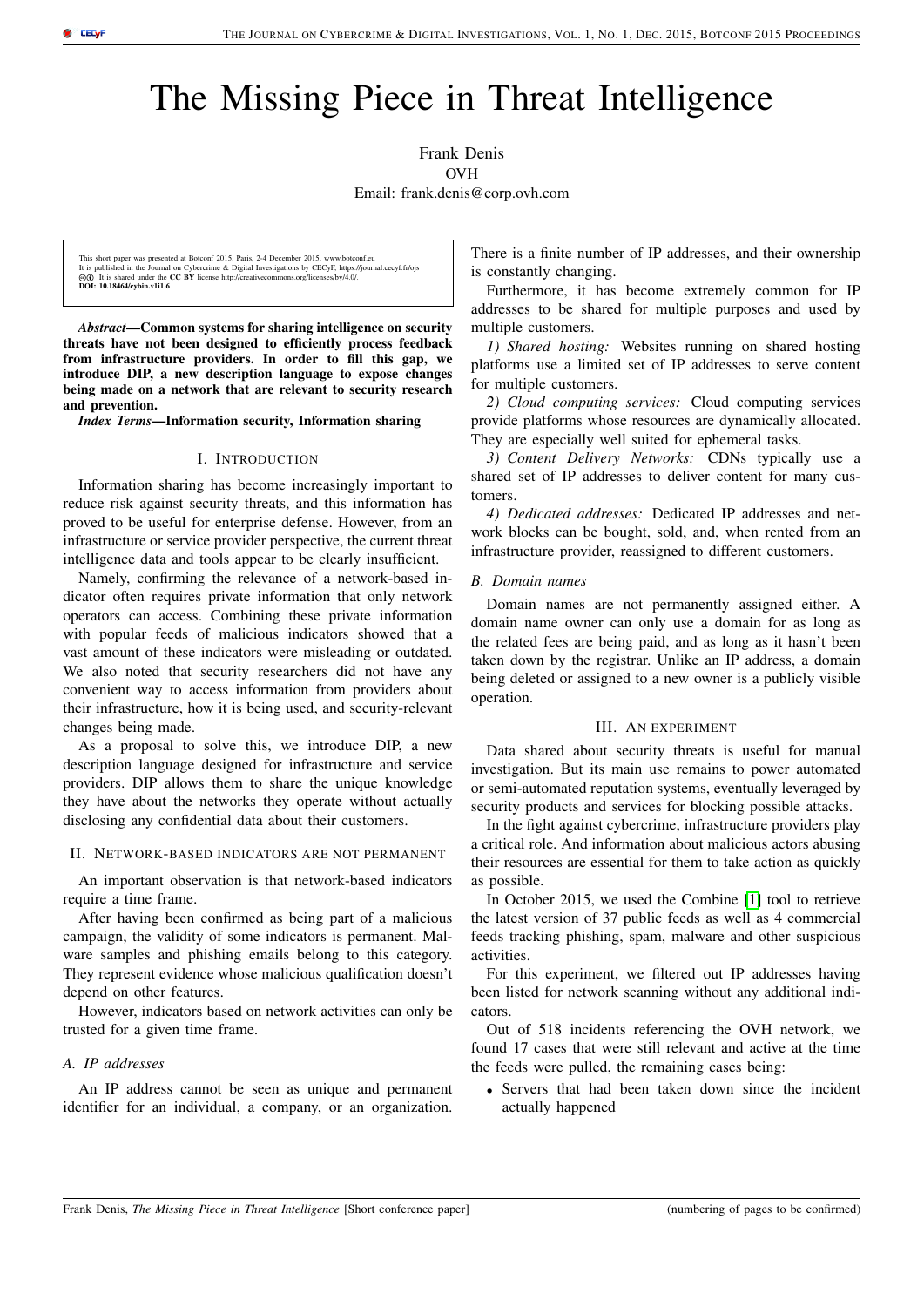- Previously compromised servers that had been reinstalled
- IP addresses that had been reassigned to different customers
- IP addresses that had never been assigned
- Confirmed false positives
- Servers for which we were unable to find any evidence of malicious activity
- Tor exit nodes and proxies
- STUN servers and services returning information about HTTP clients and their IP addresses
- CDN and shared infrastructure

Using VirusTotal [\[2\]](#page-5-1), we checked how many entries from these lists were flagged as malicious by common security products, while, from our perspective, no longer actively serving malicious content.

VirusTotal had records for 27% of the involved IP addresses, and 20% of the domain names were still flagged as "malicious" or "suspicious" by at least one security product. While the actual number of domains and IP addresses being blocked by security products is believed to be vastly higher than the subset we checked, the ratio between indicators for live threats and the total number of indicators is likely to be similar.

# IV. HOW LONG DOES AN INDICATOR REMAIN RELEVANT?

After having observed a network-based indicator being involved in malicious activities, determining how long this indicator should be considered valid is a mostly unsolved problem.

Evidence of repeated malicious activities involving a specific IP address should naturally lead to it being advertised as malicious, for its current and future activities, and no matter what its other uses are. If no more malicious activities are being observed, one still cannot confidently assume that the IP address has become totally benign.

Indeed, determining the optimal length of the observation period is a complex problem. First, the lack of evidence for known threat signatures doesn't imply that a server is not being involved in yet undetected threats. Secondly, even in the absence of activity, the IP can still be owned by the same malicious actors, and may be reused in future threats.

Applying an empirically defined time-to-live to networkbased indicators is a common way to keep a balance between security and usability. However, this is clearly suboptimal, preventing access to legitimate and safe resources, while removing indicators that may still lead to an infection.

Companies and organizations providing the infrastructure for these threats could help solve this problem. In particular, they know when an IP address gets assigned to a customer, why and when the service is terminated, and when it gets reassigned to a different customer. They have a unique view on the network, servers and virtual resources they allocate to their customers.

## V. LIVE THREATS VS INDICATORS OF COMPROMISE

Should a network-based threat indicator be permanently removed from intelligence feeds and databases after a confirmed takedown by its infrastructure provider?

There is no single answer to this question.

A command-and-control server being unintentionally contacted by a system remains a strong indicator that this system may have been infected, no matter what the current state of the C&C server is. A domain name known for having served a payload after having exploited a local vulnerability should also immediately trigger an alert, even if the payload is not accessible any more.

Even if they don't serve any malicious content any more, connections to these resources are indicators of compromise that remain permanently relevant.

On the other hand, compromised servers are commonly used as a starting point for an infection chain, and are not solid indicators of compromise after having been sanitized. However, the apparent absence of signs that a server is malicious is not a reliable indicator that actions have been taken in order to restore the server security. The service provider, however, may have additional elements to confirm this.

Similarly, the response to a compromised domain name ("domain shadowing") used in an infection chain, is usually to block the whole domain name, as predicting the subdomains added for malicious purposes is rarely an option. Only the registrar can confirm whether the domain name is still at risk or if actions have been taken in order to secure it.

We therefore recommend threat intelligence sources and security vendors to make a clear distinction between live threats and indicators of compromises. Live threats must be blocked, as they present an immediate security risk, whereas indicators of compromise must trigger an alert, but may not prevent access to a service.

This, however, requires information from registrars and infrastructure providers.

## VI. ENGAGING SERVICE PROVIDERS

Service providers can help answer the following questions:

- Has the threat observed on this website been removed?
- And when? • More generally, what actions have been taken after an incident report?
- Is the IP address previously observed during an incident still being operated by the same actor?
- When was a server, a domain name or an IP assigned to a new customer?
- Is a given server, domain name or IP dedicated to a single user or shared by multiple unrelated customers?

This data can be extremely useful for security researchers, and to Law Enforcement Agencies. Reputation-based systems can take advantage of features derived from this data in order to improve their models. Security vendors can look at this data before accepting a whitelisting request from a customer.

Efficient mechanisms for security researchers to share information about threats do exist. But we are not aware of any automated and widespread mechanism for service providers to add information they possess to these knowledge bases.

Currently, complementary information from infrastructure providers: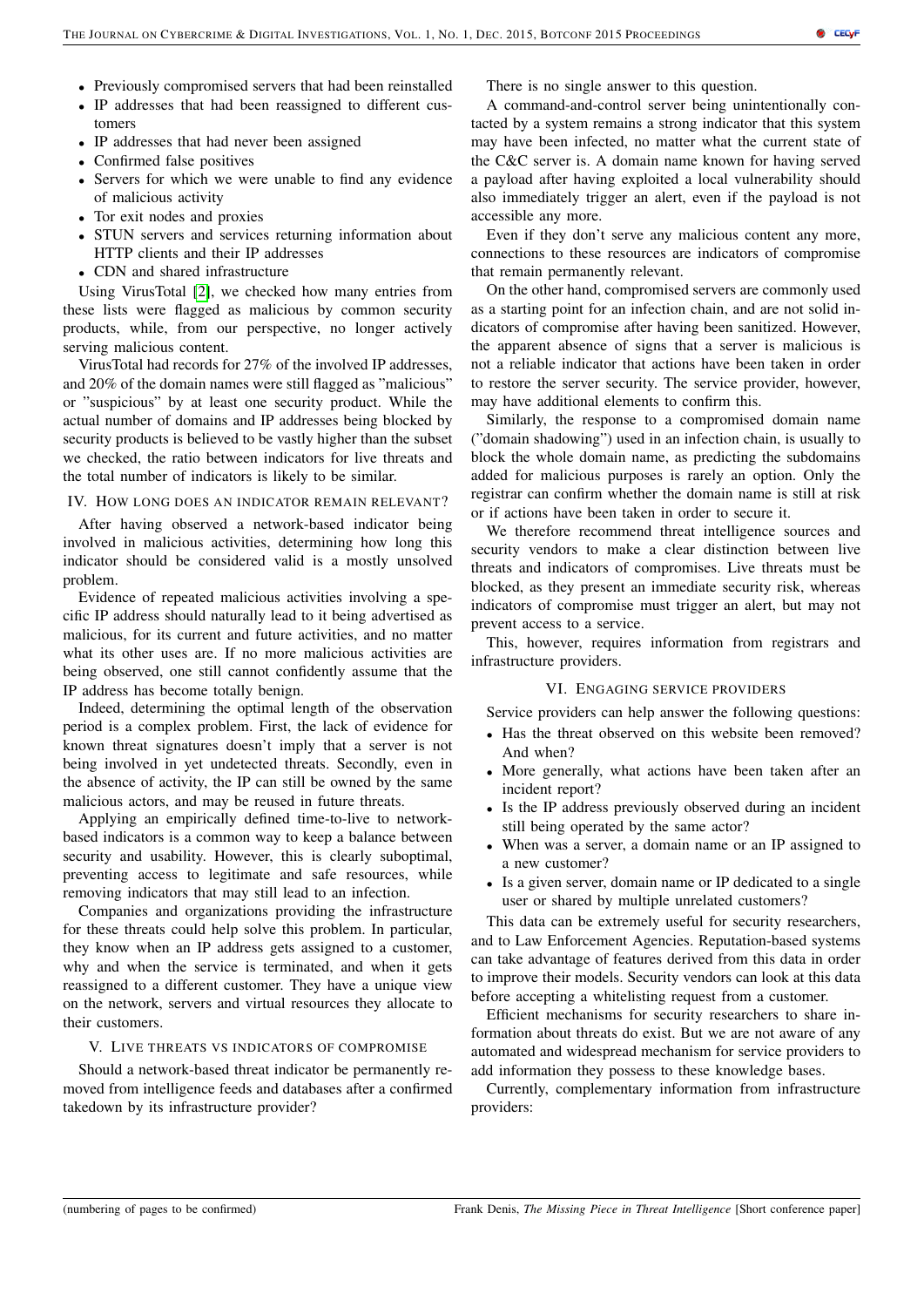- are only shared on request, after a threat was reported
- require one-on-one communications.
- cannot be automatically processed.

In order to improve this, we propose DIP, a description language that providers can easily deploy in order to transparently publish changes occurring on their network and the actions they take.

# VII. DIP EVENTS DESCRIPTION

DIP is a minimal, machine-parseable language to describe events related to a specific infrastructure or service provider. These events are not observations, but actions having been performed as a response to an incident, as well as changes in associations between services and customers.

A major constraint in DIP is that is has to be able to expose changes without ever disclosing personal data about customers. Events must also be restricted to providing facts, and not opinions. While these events can be used by security companies to build reputation systems, producers of DIP feeds should not weight in using this system.

Similarly, and unlike most information sharing systems, events do not include a confidence level. They are all assumed to have the same level of trust as the producer itself.

An event describes a single change, contains 7 mandatory properties, 1 type-dependent property, and 1 optional property.

| event identifier              | mandatory      |
|-------------------------------|----------------|
| timestamp                     | mandatory      |
| resource type                 | mandatory      |
| resource identifier           | mandatory      |
| new state after the change    | mandatory      |
| source identifier             | mandatory      |
| source depth                  | mandatory      |
| resource owner                | type-dependent |
| related events and indicators | optional       |
|                               |                |

# *A. Event identifier*

Every event must include an identifier *id*, that cannot be reused for another event published by the same provider. This identifier is a Unicode string of any length, with no restrictions on the allowed set of characters.

# *B. Timestamp*

A timestamp *time*, given as a Unix timestamp, is mandatory for all events. It has to represent the time an action was made, which can differ from the time the event is published.

# *C. Resource type*

The presence of a property named *type* is essential for each event, and its value is a string that qualifies the type of the resource a change was made on.

- *domain*: the resource is a domain name. This represent an entire zone, and not a specific DNS record
- *nsrec*: a DNS record
- *vhost*: an entire set of services accessible via a specific host name
- *uri*: a complete URI
- *email*: an email address
- *ip*: an IP address
- *subnet*: an IP range

# *D. Resource identifier*

A property named *resource* indicates what item of type *type* has been modified.

| example                              |
|--------------------------------------|
| example.com                          |
| asd.example.com                      |
| example.com                          |
| http://example.com/wp-includes/x.php |
| user@example.com                     |
| 192.0.2.42                           |
| 192.0.2.0/24                         |
|                                      |

# *E. New state after a change*

The *state* property indicates the nature of a change.

- *assigned*: a new *owner* has been added for the *resource*, in addition to the possibly already existing list of owners
- *reserved*: the *resource* has been reserved by the provider for its own use
- *unassigned*: a previous *owner* doesn't control the *resource* any more, but the *resource* can only be reassigned by the entity who previously assigned it. In particular, this applies to IP addresses and subnets, but not to domain names and virtual hosts
- *suspended*: the *resource* is still assigned to its previous set of owners, but was temporarily suspended by the service provider
- *resumed*: the *resource* is still assigned to its previous set of owners, and was put back online by the service provider after having been *suspended*
- *clean*: the service provider attests that no known security issues exist regarding the *resource*. This is used to report false positives
- *notified*: owners of *resource* have been notified by the service provider about a security issue
- *cleaned*: the service provider attests that known security issues regarding the *resource* have been addressed. An explicit transition to the *clean* state is not required.
- *deleted*: the *resource* doesn't exist any more or is not being used any more

# *F. Source identifier*

*source* should be a globally unique identifier for the publisher of this particular event.

Similar to event identifiers, there are no restrictions on the length and on the allowed set of characters, but it must include the name of the company or organization.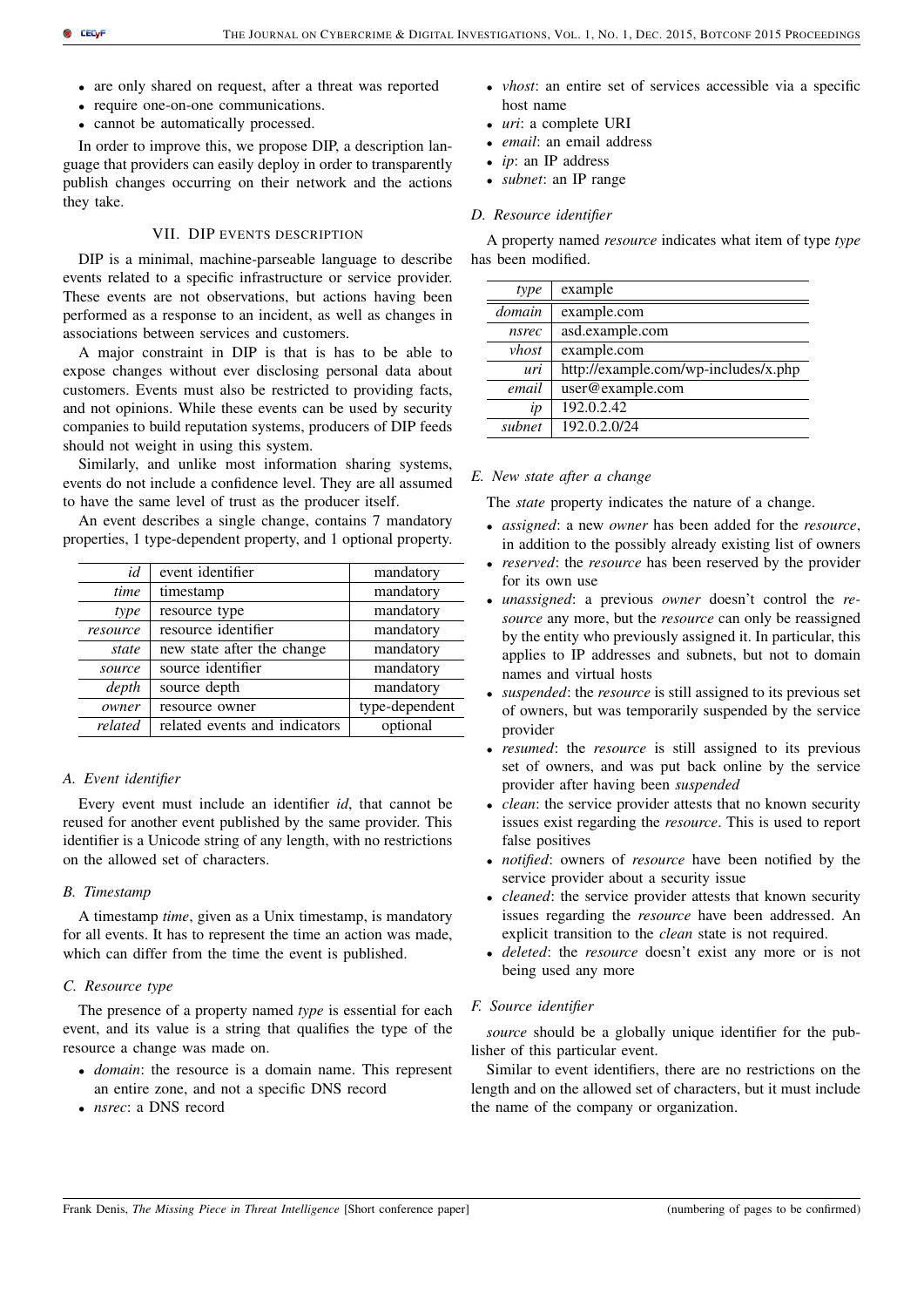# *G. Source depth*

A provider is allowed to publish its own data, as well as to relay data from other companies or organizations it provides services for. This mechanism is detailed in section VIII.

The value of the *depth* property for an event is initially set to 0, and must be incremented every time it gets relayed by an upstream DIP publisher.

# *H. resource owner*

The resource owner represents an entity having full control over a resource, such as a domain name owner, a website operator, or one of the accounts a server was assigned to.

The value of the *owner* property must change every time the actual owner of the resource changes.

In order to satisfy this, the value can be set according to the following non-exhausting list of possible strategies:

- 1) Personal information identifying the owner
- 2) A unique account identifier, that doesn't disclose any personal information
- 3) A monotonically increasing counter
- 4) The output of a block cipher used in counter mode
- 5) A randomly chosen unique identifier

However, 1) goes against the DIP privacy goals, but can be used if full transparency is required, or if the data is only privately shared with trusted entities. 2) doesn't expose private information, but allows correlating different resources to the same entity, which may not be desirable. 3) is not recommended, as it gives a solid hint about the number of customers managed by the provider. 4) and 5) are therefore recommended for publicly available DIP data, as they do not disclose any information about the owner, and do not allow correlation.

These identifiers can be referenced in other information sharing systems.

# *I. Related*

Finally, an optional *related* property can contain a list of unique internal or external identifiers for records related to the event.

STIX [\[3\]](#page-5-2) identifiers are a natural fit for this property.

## VIII. AGGREGATION AND RELAYING

It is fairly common for infrastructure providers to delegate a part of the hardware and network resources they manage to resellers.

These resellers can publicly publish their own DIP data.

But a preferred alternative is to send the data to their upstream provider, which is going to aggregate its own data, as well as the data from its direct resellers, and eventually make them publicly accessible from a unique entry point.

In this scenario, a reseller exposes DIP events with a *depth* equal to 0 and its own *source* identifier. These events get consumed by the upstream provider, which increments their *depth* but retains the original *source* value.

These events, as well as those from other resellers, and events self-generated by the provider, are then made accessible under a unified interface.

The provider can review individual events published by its resellers.

In particular, it can confirm that a server was actually taken down or sanitized following a threat report. If the change or the action having been taken is confirmed, the provider must decrease the *depth* value before publishing the updated description of the event.

## IX. A CHAIN OF TRUST

Published events cannot be ultimately trusted. For this reason, a DIP consumer has to explicitly choose the set of producers it is interested in.

This holds true at every level of the chain. A reseller consumes feeds from tier-2 resellers it trusts the feed information from. This reseller's infrastructure provider consumes and makes publicly available only the data from direct resellers it trusts the feeds from. Security vendors only select the feeds they trust, especially if they are automatically processed.

At any point in time, a consumer can stop reading or relaying a downstream feed if the information it contains doesn't appear to be correct or relevant.

# X. EXAMPLES

DIP events are simple key/value and key/set pairs, and can use virtually any structured data representation.

However, for interoperability purposes, all implementations using this description language must be able to consume and publish data using the JSON format.

The following examples use this format.

# *A. A subnet owner change*

```
{
  "id": "86be9a55762d316a3026c2836d044f5fc7",
  "time": 1446289736,
  "type": "subnet",
  "resource": "192.0.2.0/28",
  "state": "unassigned",
  "source": "Infrastructure Provider Corp",
  "depth": 0,
  "owner": "ffe679bb831c95b67dc17819c63c509"
}
{
  "id": "a83dd0ccbffe39d071cc317ddf6e97f5c6",
  "time": 1446290241,
  "type": "subnet",
  "resource": "192.0.2.0/28",
  "state": "assigned",
  "source": "Infrastructure Provider Corp",
  "depth": 0,
  "owner": "e7cf46a078fed4fafd0b5e3aff1448"
}
```
Note that the subnet doesn't transition to the *deleted* state. Even during the period it is not assigned to a customer,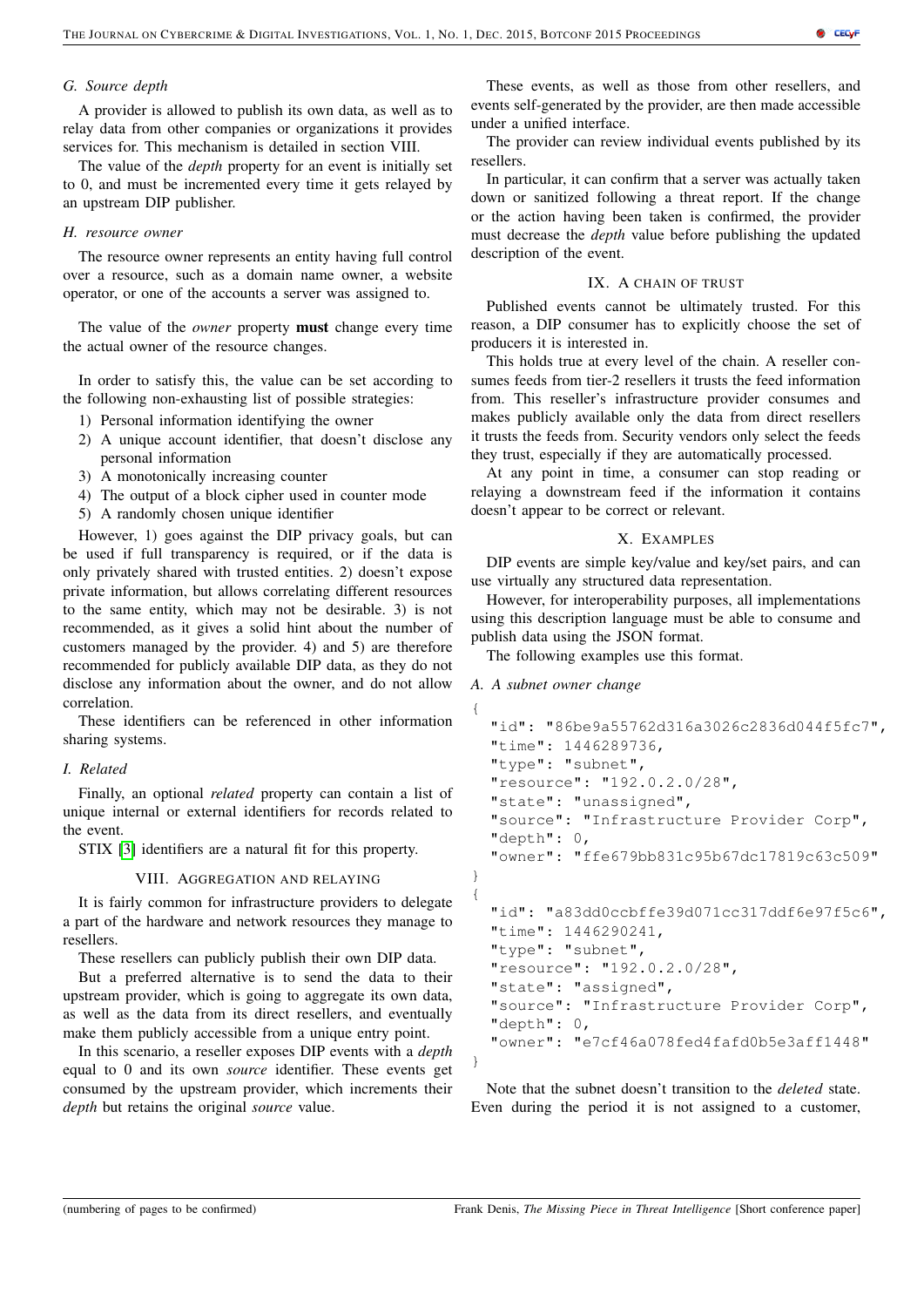the subnet still exists, and can only be reassigned by the infrastructure provider.

#### *C. A response to a compromised server*

```
B. A response to a phishing report
{
  "id": "7f71e4b6070f36e6c7e9c4b6f3d3bf1b",
  "time": 1446292030,
  "type": "uri",
  "resource": "http://phish.example.com/phish",
"source": "Reseller Inc",
  "state": "suspended",
  "source": "Infrastructure Provider Corp",
  "depth": 0,
  "related": ["example:Observable-160b1cd"]
}
{
  "id": "a2f95be4d1d7bcfa89d7248a82d9f111",
  "time": 1446292750,
  "type": "uri",
  "resource": "http://phish.example.com/phish","state": "cleaned",
  "state": "deleted",
  "source": "Infrastructure Provider Corp",
  "depth": 0,
  "related": ["example:Observable-160b1cd"]
}
}
{
  "id": "a5193e54cd52837ed91e32008ccf41ac",
  "time": 1446292941,
  "type": "vhost",
  "resource": "example.com",
  "state": "deleted",
  "source": "Infrastructure Provider Corp",
  "depth": 0,
  "related": ["example:Observable-160b1cd"]
}
}
{
                                               {
                                                 "id": "e4ff5e7d7a7f08e9800a3e25cb774534",
                                                 "time": 1446293747,
                                                 "type": "uri",
                                                 "resource":
                                                   "http://example.com/wp-includes/",
                                                 "state": "cleaned",
                                                 "depth": 1,
                                                 "related": ["example:Observable-160b1cd"]
                                               }
                                               {
                                                 "id": "d0752b60adb148ca0b3b4d2591874e2d",
                                                 "time": 1446294279,
                                                 "type": "uri",
                                                 "resource":
                                                   "http://example.com/wp-includes/",
                                                 "source": "Reseller Inc",
                                                 "depth": 0,
                                                 "related": ["example:Observable-160b1cd"]
                                               {
                                                 "id": "88aa3e3b1f22c616b1817981215e7d1",
                                                 "time": 1446295013,
                                                 "type": "vhost",
                                                 "resource": "example.com",
                                                 "state": "cleaned",
                                                 "source": "Infrastructure Provider Corp",
                                                 "depth": 0,
                                                 "related": ["example:Observable-160b1cd"]
                                                A specific URI was reported as being malicious after a
```

```
"id": "ba241029d241394997265a1a25aefc6",
  "time": 1446293713,
  "type": "domain",
  "resource": "example.com",
  "state": "deleted",
  "source": "Infrastructure Provider Corp",
  "depth": 0,
  "related": ["example:Observable-160b1cd"]
}
```
In response to a phishing indicator, access to the phishing page was blocked, but everything else on "example.com", including services on "phish.example.com", was left accessible.

After reviewing the customer account and website content, the provider decided to take down the entire content. All the services using the "example.com" name were removed, followed by a deletion of the domain name itself.

Note that even though the phishing page might have been accessible using a pattern matching many URIs, what gets referenced in DIP events must be specific instances, and not the pattern itself, which is better left as a STIX object.

server compromise. The related service happened to be hosted by a reseller, who indicated that the reported threat had been addressed. That information was confirmed by the upstream provider, who also reviewed the whole "example.com" website and other services using that name, and labeled it as benign.

Note that the *clean* state would not be appropriate in that case, as the review was a response to an actual incident and not a false positive.

*D. A response to a spam report*

}

```
{
  "id": "3ad4e44a4306fb62b2df0ab7069c672a",
  "time": 1446295166,
  "type": "ip",
  "resource": "10.0.2.1",
  "state": "notified",
  "source": "Infrastructure Provider Corp",
  "depth": 0
  "related":
    ["http://spamtrap.example/4928"]
```